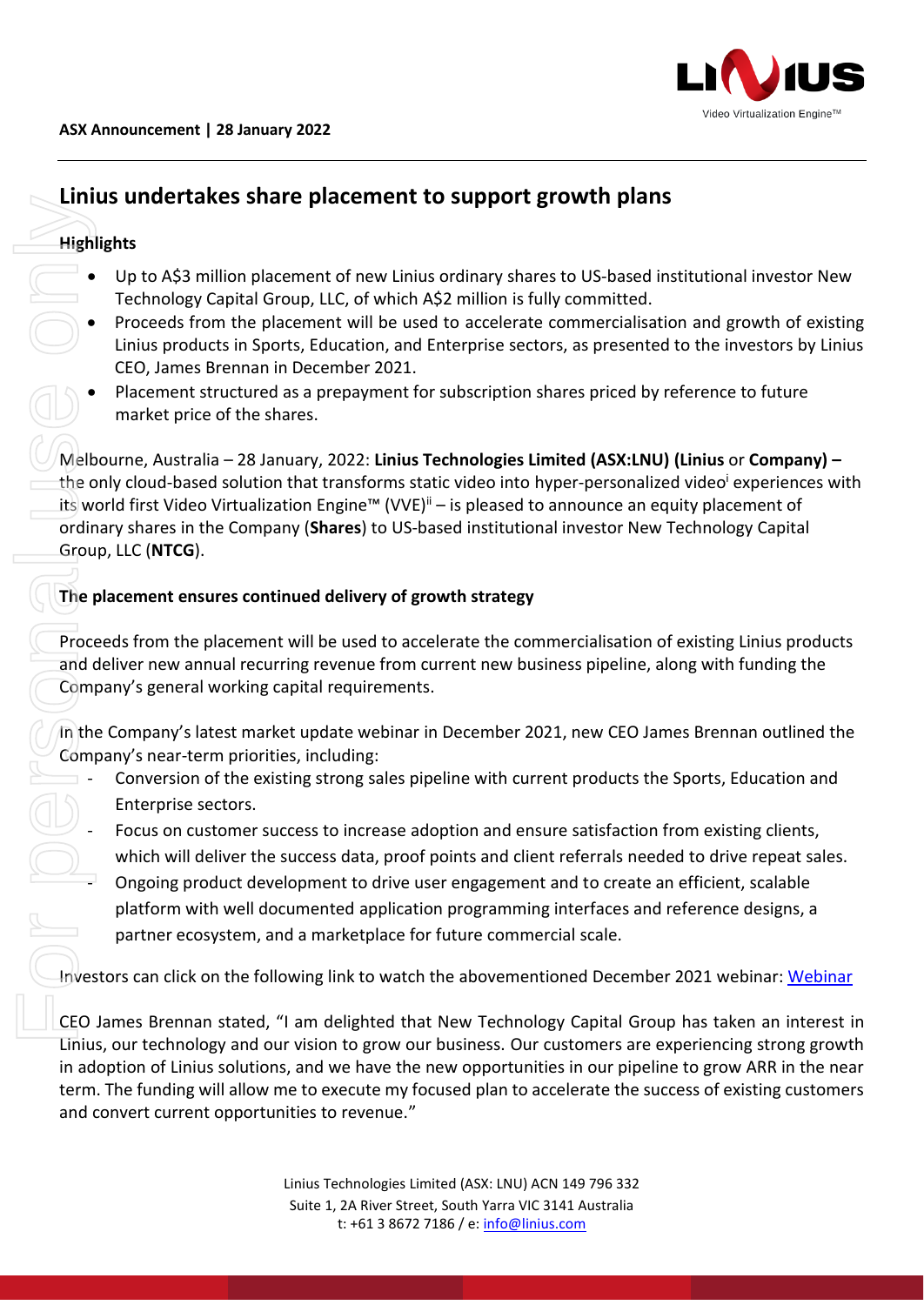

#### **Key terms of the placement**

The placement will be made by way of NTCG prepaying the subscription price of Shares (**Subscription Shares**) to be issued by Linius. The first tranche of the placement will raise A\$2,000,000 for A\$2,120,000 worth of Subscription Shares, and will be made under the Company's existing Listing Rule 7.1 placement capacity. The funds are committed and will be paid within the coming week. The second tranche of the placement will raise A\$1,000,000 for A\$1,060,000 worth of Subscription Shares, subject to the Company receiving shareholder approval under Listing Rule 7.1 for the second tranche and NTCG's right to withdraw the second tranche at its discretion prior to approval being sought. If shareholder approval is obtained and NTCG has not exercised its withdrawal right, funding will occur within 15 days of the shareholders' meeting that is required to be held in 90 to 95 days from execution of formal documentation. The Subscription Shares will be issued, at NTCG's request within 24 months of the date of the corresponding prepayment of the first tranche and second tranche. Shares) to be issued by Univs. The first tranche of the placement will raise AS2,000,000 for AS2,1,000,000 for AS2,1,000,000 for AS2,1,000,000 for AS2,1,000,000 for AS2,1,000,000 for AS2,1,000,000 for AS2,1,000,000 for AS1

The issue price of the Subscription Shares will initially be equal to A\$0.034 each, being a premium of 100% to the closing price of Linius shares on ASX on the last trading date prior to this announcement. Subject to a floor price of A\$0.011 (**Floor Price**), the issue price will reset after 60 days to the average of the five daily volume-weighted average prices (VWAPs) selected by NTCG during the 20 consecutive trading days immediately prior to the date of NTCG's notice to issue Shares, less a 5% discount (if the shares are issued in the first 12 months after the date of execution of the agreement) or a 7% discount (if the shares are issued after 12 months), rounded down to the nearest one tenth of a cent.

If the issue price formula results in a price that is less than the Floor Price, Linius may forego issuing Shares and instead opt to repay the applicable subscription amount in cash (with a 5% premium), subject to the NTCG's right to receive Subscription Shares at the Floor Price in lieu of such cash repayment.

The issue price has no cap attached to it.

Linius will also have the right (but not the obligation) to forego issuing Shares following NTCG's request for issue and instead opt to repay the subscription amount by making a payment to NTCG equal to the market value of the Shares that would have otherwise been issued.

Under the terms of the formal documentation associated with this placement, Linius will forthwith issue an initial 18,800,000 Shares to NTCG, which will be allocated towards the ultimate number of Subscription Shares to be issued. Alternatively, in lieu of applying these Shares towards the aggregate number of the Subscription Shares to be issued, NTCG may make a further payment to Linius equal to the value of these Shares determined using the issue price at the time of the payment.

In addition, Linius will issue 8,000,000 Shares in satisfaction of a fee payable to NTCG.